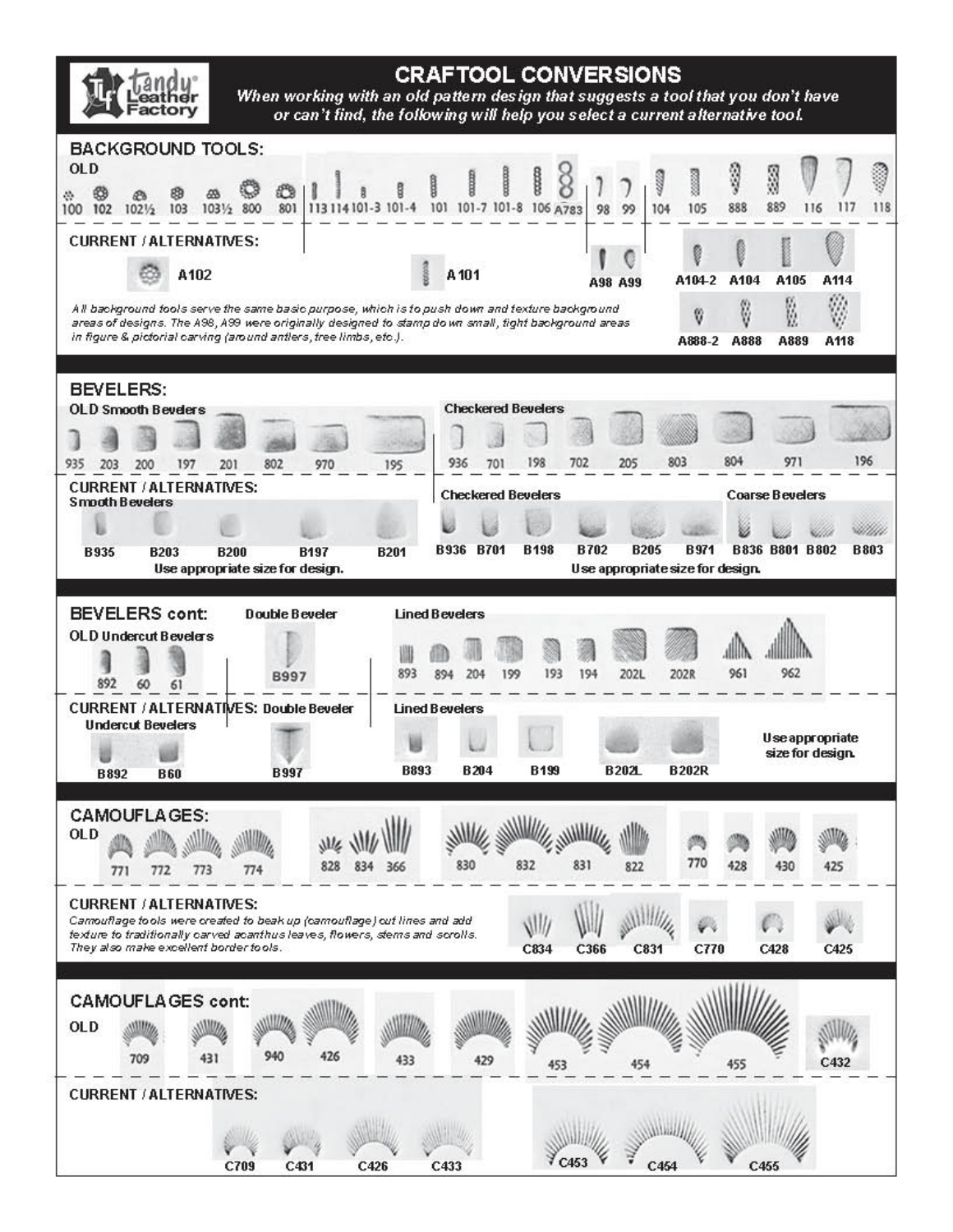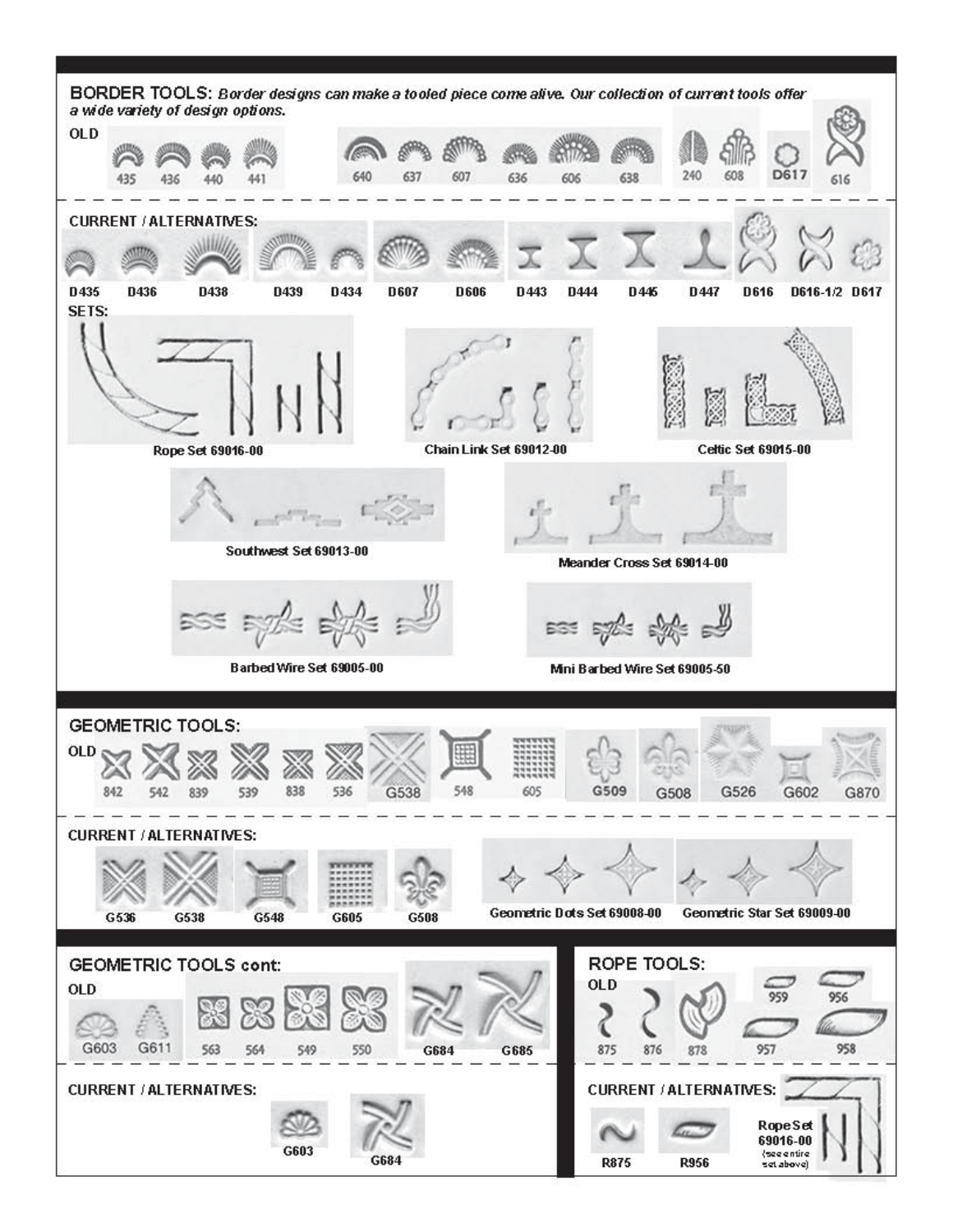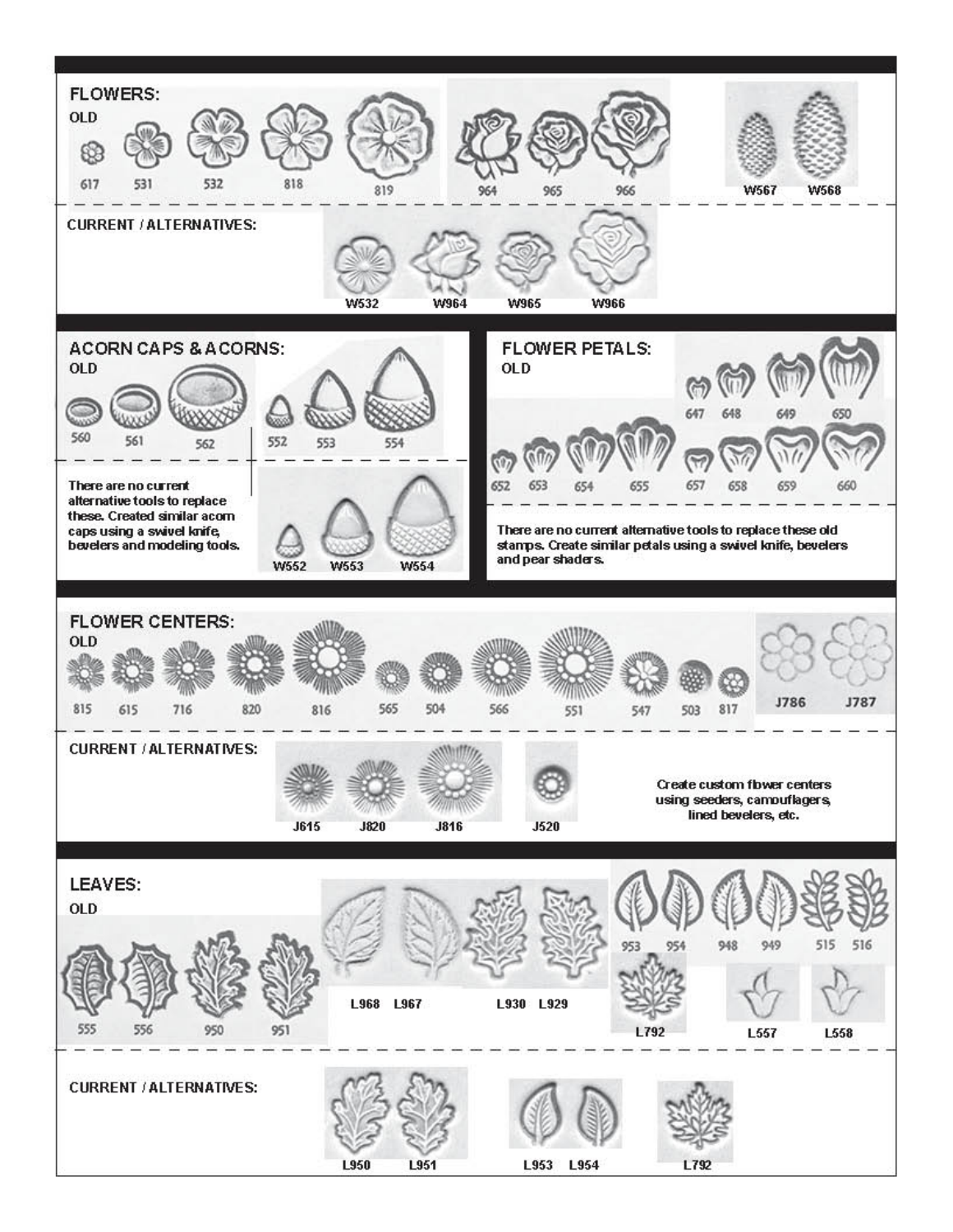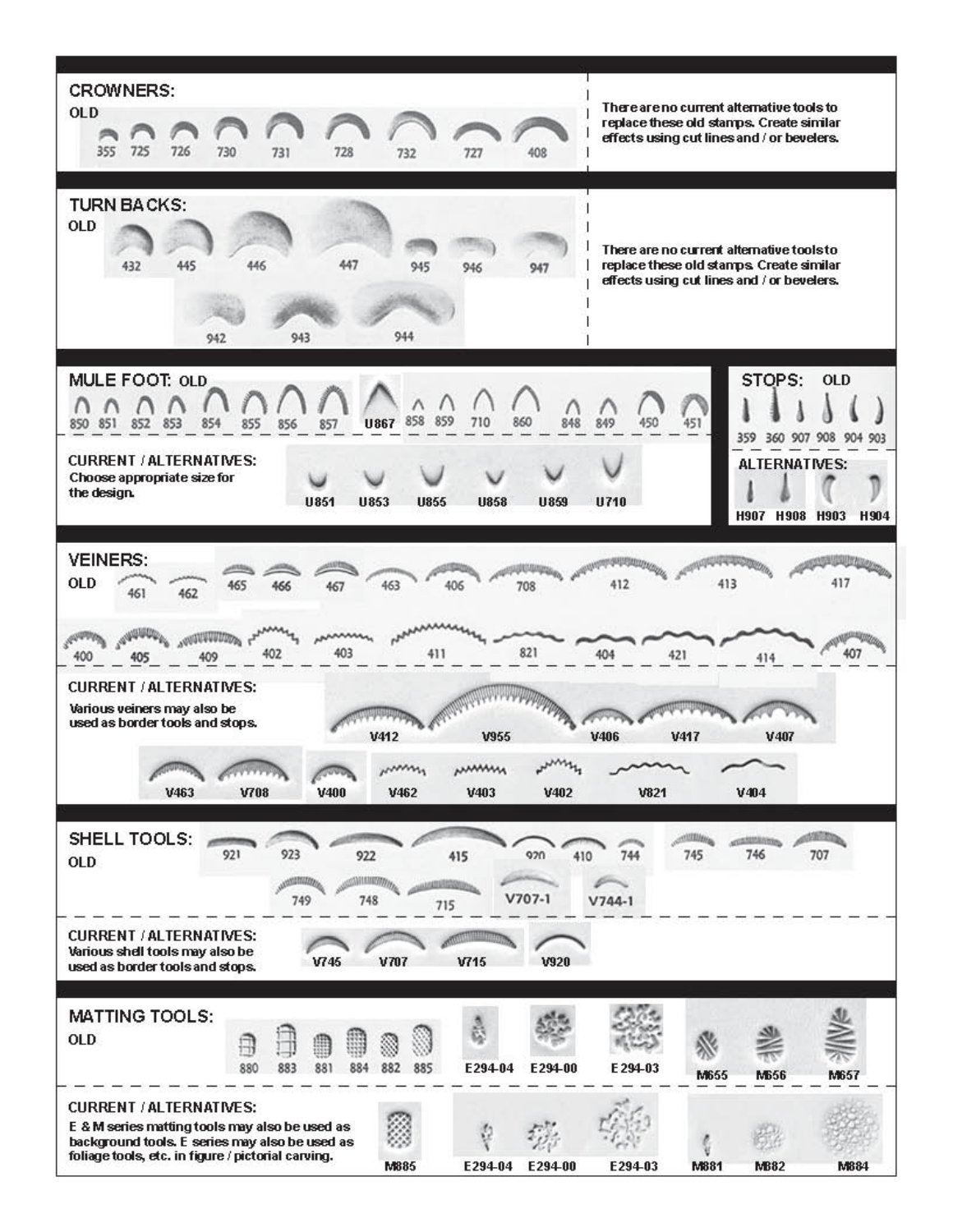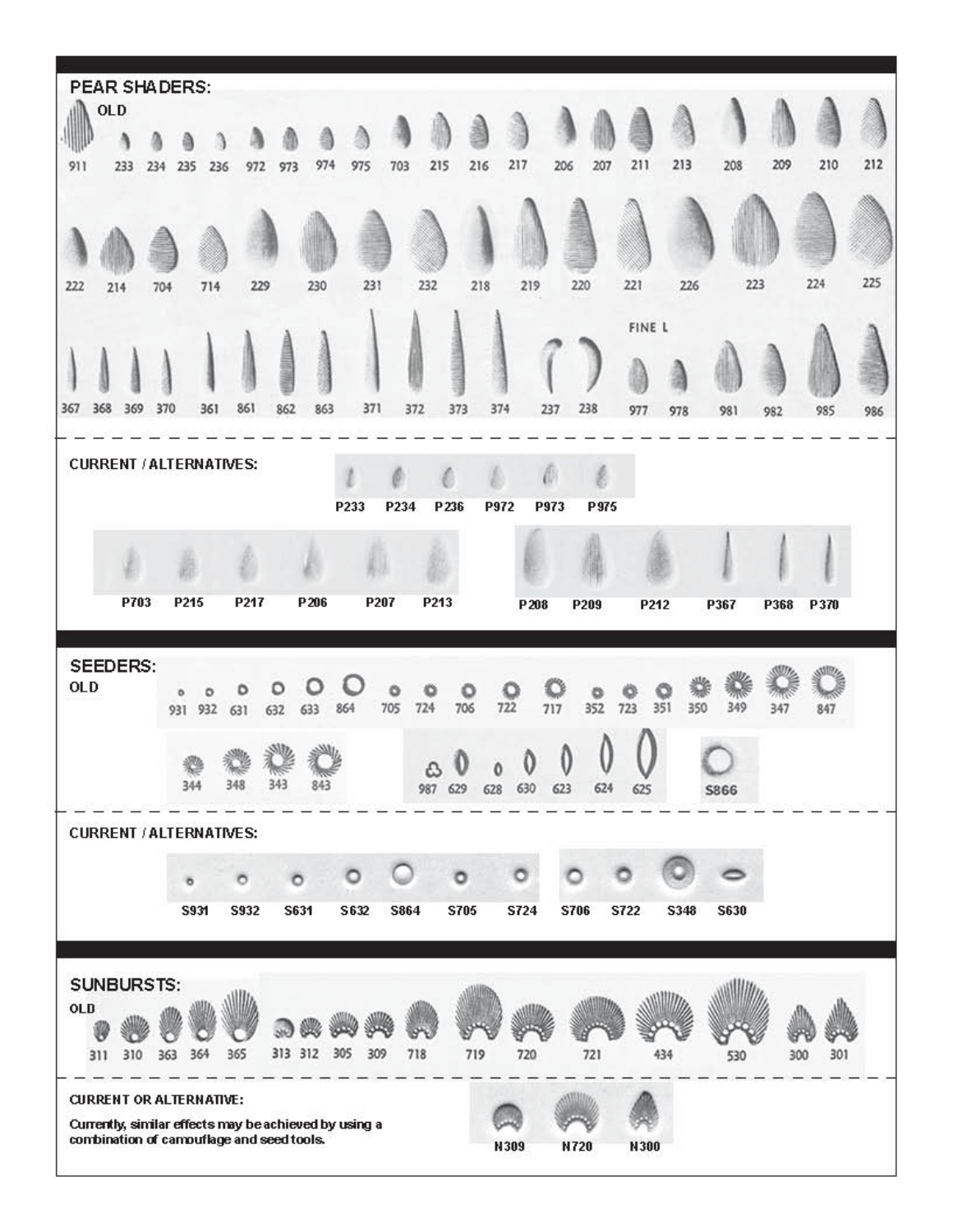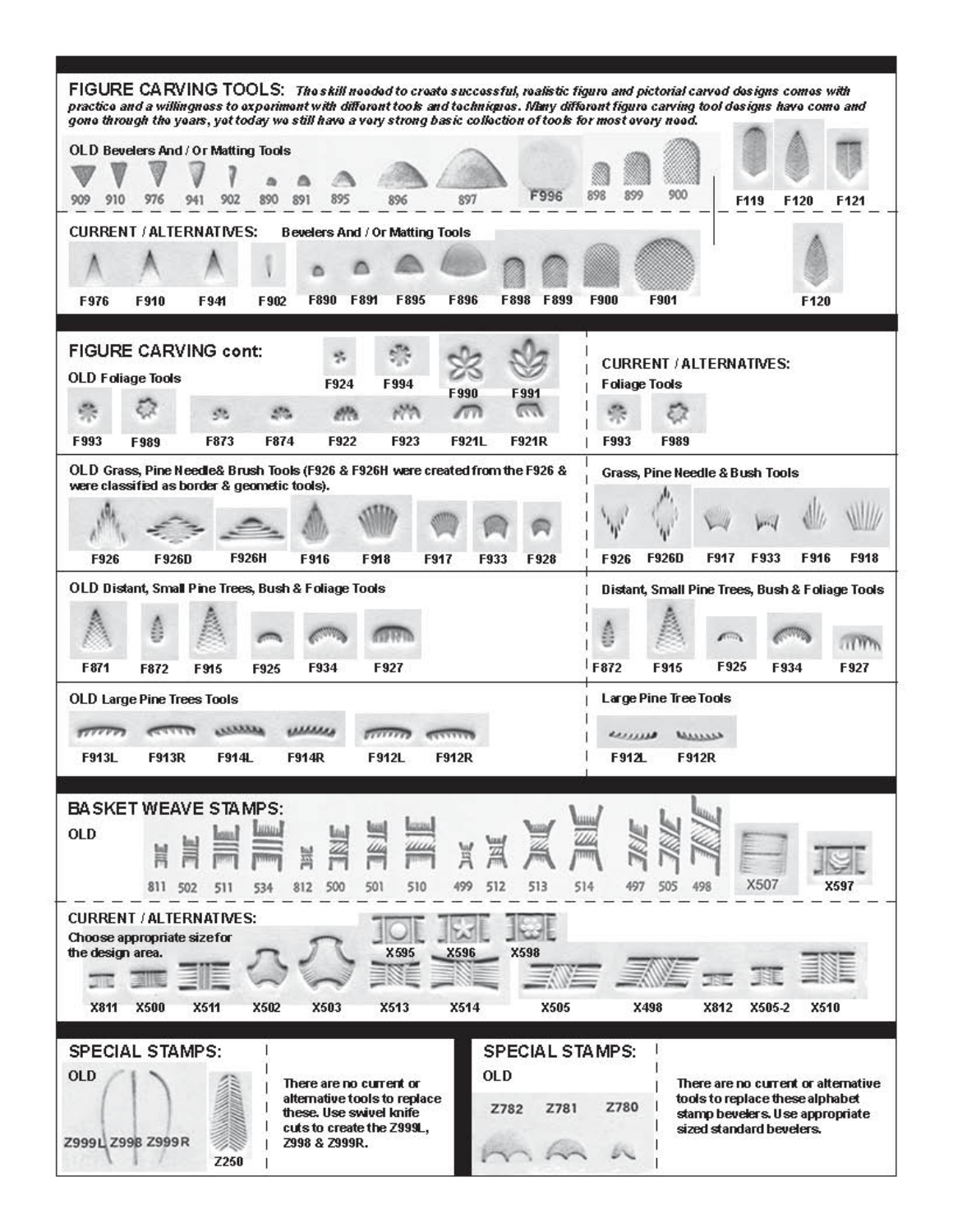## **QUICK INDEX: Craftool Conversion Chart**

| <b>ACORN CAPS &amp; ACORNS TOOLS:</b> |                  |                          |  |  |  |  |  |
|---------------------------------------|------------------|--------------------------|--|--|--|--|--|
|                                       | <b>Old Tools</b> | <b>Current/Alternate</b> |  |  |  |  |  |
| 552                                   | 560              | W552                     |  |  |  |  |  |
| 553                                   | 561              | W <sub>553</sub>         |  |  |  |  |  |
| 554                                   | 562              | W554                     |  |  |  |  |  |

|             |                          |                  |                          | ᠇᠇ᢦ | <b>vv</b>                | ◡╌   | 0000 00 OCL              | .                     | .                          |
|-------------|--------------------------|------------------|--------------------------|-----|--------------------------|------|--------------------------|-----------------------|----------------------------|
|             | <b>BACKGROUND TOOLS:</b> |                  |                          | 441 | 638                      | D439 | 69012-00 Set             | F916                  | F933                       |
|             | <b>Old Tools</b>         |                  | <b>Current/Alternate</b> | 606 | 640                      | D443 | 69013-00 Set             | <b>Large Pine Tre</b> |                            |
| 100         | $103 - 1/2$              |                  |                          | 607 | B893                     | D444 | 69014-00 Set             | F912L                 | F914L                      |
| 102         | 800                      |                  | A102                     | 608 |                          | D445 | 69015-00 Set             | F912R                 | F914F                      |
| $102 - 1/2$ | 801                      |                  |                          |     |                          | D447 | 69016-00 Set             | F913L                 |                            |
| 103         |                          |                  |                          |     |                          | D606 |                          | F913R                 |                            |
| 101         | 106                      |                  |                          |     |                          |      |                          |                       |                            |
| $101 - 3$   | 113                      |                  | A101                     |     | <b>CAMOUFLAGE TOOLS:</b> |      |                          |                       |                            |
|             |                          |                  |                          |     |                          |      |                          |                       |                            |
| $101 - 4$   | 114                      |                  |                          |     | <b>Old Tools</b>         |      | <b>Current/Alternate</b> | <b>FLOWER CENT</b>    |                            |
| $101 - 7$   | A783                     |                  |                          | 366 | 774                      |      |                          |                       | Old Tools                  |
| $101 - 8$   |                          |                  |                          | 425 | 822                      | C366 | C770                     | 503                   |                            |
| 98          | 99                       | A98              | A99                      | 428 | 828                      | C425 | C831                     | 504                   |                            |
| 104         | 118                      | A104             | A118                     | 430 | 830                      | C428 | C834                     | 547                   |                            |
| 105         | 888                      | A104-2           | A888                     | 770 | 831                      |      |                          | 551                   | 716<br>J786<br>J787<br>815 |
| 116         | 889                      | A <sub>105</sub> | A888-2                   | 771 | 832                      |      |                          | 565                   | 816                        |
| 117         |                          | A114             | A889                     | 772 | 834                      |      |                          | 566                   | 817                        |

|      |           |                           |                          |      |                       |      |                            | - - |           |     |                             |
|------|-----------|---------------------------|--------------------------|------|-----------------------|------|----------------------------|-----|-----------|-----|-----------------------------|
|      |           | <b>BASKETWEAVE TOOLS:</b> |                          | 426  | 453                   |      |                            |     |           |     |                             |
|      | Old Tools |                           | <b>Current/Alternate</b> | 429  | 454                   | C426 | C454                       |     |           |     |                             |
| 497  | 510       | X498                      | X514                     | 431  | 455                   | C431 | C455                       |     |           |     | <b>FLOWER PETAL TOOLS:</b>  |
| 498  | 511       | X500                      | X595                     | C432 | 709                   | C433 | C709                       |     | Old Tools |     | <b>Current/Alternate</b>    |
| 499  | 512       | X502                      | X596                     | 433  | 940                   | C453 |                            | 647 |           | 654 | There are no current        |
| 500  | 513       | X503                      | X598                     |      |                       |      |                            | 648 |           | 655 | alternate tools to replace  |
| 501  | 514       | X505                      | X811                     |      | <b>CROWNER TOOLS:</b> |      |                            | 649 |           | 657 | these. Create similar       |
| 502  | 534       | X505-2                    | X812                     |      | <b>Old Tools</b>      |      | <b>Current/Alternate</b>   | 650 |           | 658 | petals using a swivel knife |
| 505  | 811       | X510                      |                          | 355  | 728                   |      | There are no current       | 652 |           | 659 | bevelers and pear shader    |
| X507 | 812       | X511                      |                          | 408  | 730                   |      | alternate tools to replace | 653 |           | 660 |                             |
| X597 |           | X513                      |                          | 725  | 731                   |      | these. Create similar      |     |           |     |                             |
|      |           |                           |                          |      |                       |      |                            |     |           |     |                             |

| <b>BEVELER TOOLS:</b> |     |                  |                          | 727              |                                    | or bevelers.                             |                    |
|-----------------------|-----|------------------|--------------------------|------------------|------------------------------------|------------------------------------------|--------------------|
| <b>Old Tools</b>      |     |                  | <b>Current/Alternate</b> |                  |                                    |                                          |                    |
| <b>Smooth</b>         |     | <b>Smooth</b>    |                          |                  |                                    | <b>FIGURE CARVING TOOLS:</b>             |                    |
| 195                   | 203 | B <sub>197</sub> | B <sub>203</sub>         | <b>Old Tools</b> |                                    |                                          | <b>Current/Alt</b> |
| 197                   | 802 | <b>B200</b>      | <b>B935</b>              |                  |                                    | <b>Bevelers &amp; / Or Matting Tools</b> |                    |
| 200                   | 935 | B201             |                          | 890              | 900                                | F890                                     | F900               |
| 201                   | 970 |                  |                          | 891              | 902                                | F891                                     | F901               |
| <b>Checkered</b>      |     | <b>Checkered</b> |                          | 895              | 909                                | F895                                     | F902               |
| 196                   | 803 | B198             | B802                     | 896              | 910                                | F896                                     | F910               |
| 198                   | 804 | <b>B205</b>      | B803                     | 897              | 941                                | F898                                     | F941               |
| 205                   | 936 | B701             | <b>B836</b>              | 898              | 976                                | F899                                     | F976               |
| 701                   | 971 | B702             | <b>B936</b>              | 899              | F996                               |                                          |                    |
| 702                   |     | B801             | B971                     |                  |                                    | <b>Bevelers &amp; / Or Matting Tools</b> |                    |
| <b>Undercut</b>       |     | <b>Undercut</b>  |                          | F119             | F <sub>121</sub>                   |                                          | F120               |
| 60                    | 892 | <b>B60</b>       | B892                     | F <sub>120</sub> |                                    |                                          |                    |
| 61                    |     |                  |                          |                  | <b>Distant Trees &amp; Foliage</b> |                                          |                    |
| <b>Double</b>         |     | <b>Double</b>    |                          | F871             | F925                               | F872                                     | F927               |
| <b>B997</b>           |     | <b>B997</b>      |                          | F872             | F927                               | F915                                     | F934               |
| Lined                 |     | Lined            |                          | F915             | F934                               | F925                                     |                    |
| 193                   | 893 | B <sub>199</sub> | <b>B204</b>              | Foliage          |                                    | <b>Foliage</b>                           |                    |
| 194                   | 894 | <b>B202L</b>     | B893                     | F873             | F924                               |                                          |                    |
| 199                   | 961 | <b>B202R</b>     |                          | F874             | F989                               |                                          |                    |
| 202L                  | 962 |                  |                          | F921L            | F990                               |                                          | F989               |
| 202R                  |     |                  |                          | F921R            | F991                               |                                          | F993               |
| 204                   |     |                  |                          | F922             | F993                               |                                          |                    |
|                       |     |                  |                          | F923             | F994                               |                                          |                    |
|                       |     |                  |                          |                  |                                    |                                          |                    |
|                       |     |                  |                          |                  |                                    |                                          |                    |

|                  |                          | <b>ACORN CAPS &amp; ACORNS TOOLS:</b> |     | <b>BORDER TOOLS:</b> |      |                          |              |       | <b>FIGURE CARVING TOOLS cont:</b> |      |                     |
|------------------|--------------------------|---------------------------------------|-----|----------------------|------|--------------------------|--------------|-------|-----------------------------------|------|---------------------|
| Old Tools        |                          | <b>Current/Alternate</b>              |     | <b>Old Tools</b>     |      | <b>Current/Alternate</b> |              |       | <b>Old Tools</b>                  |      | <b>Current/Alte</b> |
| 552              | 560                      | W552                                  | 240 | 616                  | D434 | D607                     | D6161/2      |       | <b>Grass. Pine Needles</b>        |      |                     |
| 553              | 561                      | W553                                  | 435 | D617                 | D435 | D616                     | D617         | F926  | F917                              | F916 | F926                |
| 554              | 562                      | W554                                  | 436 | 636                  | D436 |                          | 69005-00 Set | F926D | F918                              | F917 | F926D               |
|                  |                          |                                       | 440 | 637                  | D438 |                          | 69005-50 Set | F926H | F928                              | F918 | F933                |
|                  | <b>BACKGROUND TOOLS:</b> |                                       | 441 | 638                  | D439 |                          | 69012-00 Set | F916  | F933                              |      |                     |
| <b>Old Tools</b> |                          | <b>Current/Alternate</b>              | 606 | 640                  | D443 |                          | 69013-00 Set |       | <b>Large Pine Trees</b>           |      |                     |
| 100              | $103 - 1/2$              |                                       | 607 | <b>B893</b>          | D444 |                          | 69014-00 Set | F912L | F914L                             |      | F912L               |
| 102              | 800                      | A102                                  | 608 |                      | D445 |                          | 69015-00 Set | F912R | F914R                             |      | F912R               |
| $102 - 1/2$      | 801                      |                                       |     |                      | D447 |                          | 69016-00 Set | F913L |                                   |      |                     |
| 103              |                          |                                       |     |                      | D606 |                          |              | F913R |                                   |      |                     |
|                  |                          |                                       |     |                      |      |                          |              |       |                                   |      |                     |

| $101 - 3$        | 113  |                           | A101                     |      | <b>CAMOUFLAGE TOOLS:</b> |                  |                          |                  |      |                             |
|------------------|------|---------------------------|--------------------------|------|--------------------------|------------------|--------------------------|------------------|------|-----------------------------|
| $101 - 4$        | 114  |                           |                          |      | <b>Old Tools</b>         |                  | <b>Current/Alternate</b> |                  |      | <b>FLOWER CENTER TOOLS:</b> |
| $101 - 7$        | A783 |                           |                          | 366  | 774                      |                  |                          | <b>Old Tools</b> |      | <b>Current/Alterna</b>      |
| $101 - 8$        |      |                           |                          | 425  | 822                      | C <sub>366</sub> | C770                     | 503              | 716  |                             |
| 98               | 99   | A98                       | A99                      | 428  | 828                      | C425             | C831                     | 504              | J786 | J520                        |
| 104              | 118  | A104                      | A118                     | 430  | 830                      | C428             | C834                     | 547              | J787 | J615                        |
| 105              | 888  | A104-2                    | A888                     | 770  | 831                      |                  |                          | 551              | 815  | J816                        |
| 116              | 889  | A105                      | A888-2                   | 771  | 832                      |                  |                          | 565              | 816  | J820                        |
| 117              |      | A114                      | A889                     | 772  | 834                      |                  |                          | 566              | 817  |                             |
|                  |      |                           |                          | 773  |                          |                  |                          | 615              | 820  |                             |
|                  |      | <b>BASKETWEAVE TOOLS:</b> |                          | 426  | 453                      |                  |                          |                  |      |                             |
| <b>Old Tools</b> |      |                           | <b>Current/Alternate</b> | 429  | 454                      | C426             | C454                     |                  |      |                             |
| 497              | 510  | X498                      | X514                     | 431  | 455                      | C431             | C455                     |                  |      | <b>FLOWER PETAL TOOLS:</b>  |
| 498              | 511  | X500                      | X595                     | C432 | 709                      | C433             | C709                     | <b>Old Tools</b> |      | Current/Alterna             |
| 499              | 512  | X502                      | X596                     | 433  | 940                      | C453             |                          | 647              | 654  | There are no current        |

| - T                   | <u>.</u> | ハンソン   | $\sim$ |     |                       |                             | ◡⊤◡ | °~                   | <u> Hanomalo looki lo Tobiaco</u> |
|-----------------------|----------|--------|--------|-----|-----------------------|-----------------------------|-----|----------------------|-----------------------------------|
| 501                   | 514      | X505   | X811   |     | <b>CROWNER TOOLS:</b> |                             | 649 | 657                  | Ithese. Create similar            |
| 502                   | 534      | X505-2 | X812   |     | Old Tools             | <b>Current/Alternate</b>    | 650 | 658                  | petals using a swivel knife,      |
| 505                   | 811      | X510   |        | 355 | 728                   | There are no current        | 652 | 659                  | bevelers and pear shaders.        |
| X507                  | 812      | X511   |        | 408 | 730                   | alternate tools to replace  | 653 | 660                  |                                   |
| X597                  |          | X513   |        | 725 | 731                   | If these. Create similar    |     |                      |                                   |
|                       |          |        |        | 726 | 732                   | effects using cut lines & / |     |                      |                                   |
| <b>BEVELER TOOLS:</b> |          |        |        | 727 |                       | or bevelers.                |     | <b>FLOWER TOOLS:</b> |                                   |
|                       |          |        |        |     |                       |                             |     |                      |                                   |

| <b>Smooth</b>    |     | <b>Smooth</b>    |             |                |                                    | <b>FIGURE CARVING TOOLS:</b>  |                          | 531              | 818                     |      | W532                     |
|------------------|-----|------------------|-------------|----------------|------------------------------------|-------------------------------|--------------------------|------------------|-------------------------|------|--------------------------|
| 195              | 203 | B197             | <b>B203</b> |                | <b>Old Tools</b>                   |                               | <b>Current/Alternate</b> | 532              | 819                     |      | W964                     |
| 197              | 802 | <b>B200</b>      | <b>B935</b> |                |                                    | Bevelers & / Or Matting Tools |                          | W567             | 964                     |      | W965                     |
| 200              | 935 | B201             |             | 890            | 900                                | F890                          | F900                     | W568             | 965                     |      | W966                     |
| 201              | 970 |                  |             | 891            | 902                                | F891                          | F901                     | 617              | 966                     |      |                          |
| <b>Checkered</b> |     | <b>Checkered</b> |             | 895            | 909                                | F895                          | F902                     |                  |                         |      |                          |
| 196              | 803 | <b>B198</b>      | B802        | 896            | 910                                | F896                          | F910                     |                  |                         |      |                          |
| 198              | 804 | <b>B205</b>      | B803        | 897            | 941                                | F898                          | F941                     |                  | <b>GEOMETRIC TOOLS:</b> |      |                          |
| 205              | 936 | <b>B701</b>      | <b>B836</b> | 898            | 976                                | F899                          | F976                     | <b>Old Tools</b> |                         |      | <b>Current/Alternate</b> |
| 701              | 971 | B702             | <b>B936</b> | 899            | F996                               |                               |                          | G508             | 548                     |      |                          |
| 702              |     | B801             | B971        |                |                                    | Bevelers & / Or Matting Tools |                          | G509             | G602                    | G508 | 69008-00 Set             |
| <b>Undercut</b>  |     | <b>Undercut</b>  |             | F119           | F121                               |                               | F120                     | G526             | 605                     | G536 | 69009-00 Set             |
| 60               | 892 | <b>B60</b>       | B892        | F120           |                                    |                               |                          | 536              | 838                     | G538 |                          |
| 61               |     |                  |             |                | <b>Distant Trees &amp; Foliage</b> |                               |                          | G538             | 839                     | G548 |                          |
| <b>Double</b>    |     | <b>Double</b>    |             | F871           | F925                               | F872                          | F927                     | 539              | 842                     | G605 |                          |
| <b>B997</b>      |     | <b>B997</b>      |             | F872           | F927                               | F915                          | F934                     | 542              | G870                    |      |                          |
| Lined            |     | Lined            |             | F915           | F934                               | F925                          |                          | 549              | G611                    |      |                          |
| 193              | 893 | B199             | <b>B204</b> | <b>Foliage</b> |                                    | Foliage                       |                          | 550              | G684                    |      | G603                     |
| 194              | 894 | <b>B202L</b>     | B893        | F873           | F924                               |                               |                          | 563              | G685                    |      | G684                     |
| 199              | 961 | <b>B202R</b>     |             | F874           | F989                               |                               |                          | 564              |                         |      |                          |
| 202L             | 962 |                  |             | F921L          | F990                               |                               | F989                     | G603             |                         |      |                          |
| 202R             |     |                  |             | F921R          | F991                               |                               | F993                     |                  |                         |      |                          |
| 204              |     |                  |             | F922           | F993                               |                               |                          |                  |                         |      |                          |
|                  |     |                  |             | F923           | F994                               |                               |                          |                  |                         |      |                          |
|                  |     |                  |             |                |                                    |                               |                          |                  |                         |      |                          |
|                  |     |                  |             |                |                                    |                               |                          |                  |                         |      |                          |

|       |                                   |      |                          | Page 1 |
|-------|-----------------------------------|------|--------------------------|--------|
|       | <b>FIGURE CARVING TOOLS cont:</b> |      |                          |        |
|       | <b>Old Tools</b>                  |      | <b>Current/Alternate</b> |        |
|       | <b>Grass, Pine Needles</b>        |      |                          |        |
| F926  | F917                              | F916 | F926                     |        |
| F926D | F918                              | F917 | F926D                    |        |
| F926H | F928                              | F918 | F933                     |        |
| F916  | F933                              |      |                          |        |
|       | <b>Large Pine Trees</b>           |      |                          |        |
| F912L | F914L                             |      | F912L                    |        |
| F912R | F914R                             |      | F912R                    |        |
| F913L |                                   |      |                          |        |
| F913R |                                   |      |                          |        |
|       |                                   |      |                          |        |

|     | <b>FLOWER CENTER TOOLS:</b> |                          |  |  |  |  |  |
|-----|-----------------------------|--------------------------|--|--|--|--|--|
|     | <b>Old Tools</b>            | <b>Current/Alternate</b> |  |  |  |  |  |
| 503 | 716                         |                          |  |  |  |  |  |
| 504 | J786                        | J520                     |  |  |  |  |  |
| 547 | J787                        | J615                     |  |  |  |  |  |
| 551 | 815                         | J816                     |  |  |  |  |  |
| 565 | 816                         | J820                     |  |  |  |  |  |
| 566 | 817                         |                          |  |  |  |  |  |
| 615 | 820                         |                          |  |  |  |  |  |
|     |                             |                          |  |  |  |  |  |

|     |           | <b>FLOWER PETAL TOOLS:</b>   |
|-----|-----------|------------------------------|
|     | Old Tools | <b>Current/Alternate</b>     |
| 647 | 654       | There are no current         |
| 648 | 655       | alternate tools to replace   |
| 649 | 657       | these. Create similar        |
| 650 | 658       | petals using a swivel knife, |
| 652 | 659       | bevelers and pear shaders.   |
| 653 | 660       |                              |
|     |           |                              |

|                  | <b>FLOWER TOOLS:</b> |                          |
|------------------|----------------------|--------------------------|
| <b>Old Tools</b> |                      | <b>Current/Alternate</b> |
| 531              | 818                  | W532                     |
| 532              | 819                  | W964                     |
| W567             | 964                  | W965                     |
| W568             | 965                  | W966                     |
| 617              | 966                  |                          |
|                  |                      |                          |

| <b>GEOMETRIC TOOLS:</b> |                  |      |                          |  |  |  |  |  |
|-------------------------|------------------|------|--------------------------|--|--|--|--|--|
|                         | <b>Old Tools</b> |      | <b>Current/Alternate</b> |  |  |  |  |  |
| G508                    | 548              |      |                          |  |  |  |  |  |
| G509                    | G602             | G508 | 69008-00 Set             |  |  |  |  |  |
| G526                    | 605              | G536 | 69009-00 Set             |  |  |  |  |  |
| 536                     | 838              | G538 |                          |  |  |  |  |  |
| G538                    | 839              | G548 |                          |  |  |  |  |  |
| 539                     | 842              | G605 |                          |  |  |  |  |  |
| 542                     | G870             |      |                          |  |  |  |  |  |
| 549                     | G611             |      |                          |  |  |  |  |  |
| 550                     | G684             |      | G603                     |  |  |  |  |  |
| 563                     | G685             |      | G684                     |  |  |  |  |  |
| 564                     |                  |      |                          |  |  |  |  |  |
| G603                    |                  |      |                          |  |  |  |  |  |
|                         |                  |      |                          |  |  |  |  |  |
|                         |                  |      |                          |  |  |  |  |  |
|                         |                  |      |                          |  |  |  |  |  |
|                         |                  |      |                          |  |  |  |  |  |
|                         |                  |      |                          |  |  |  |  |  |